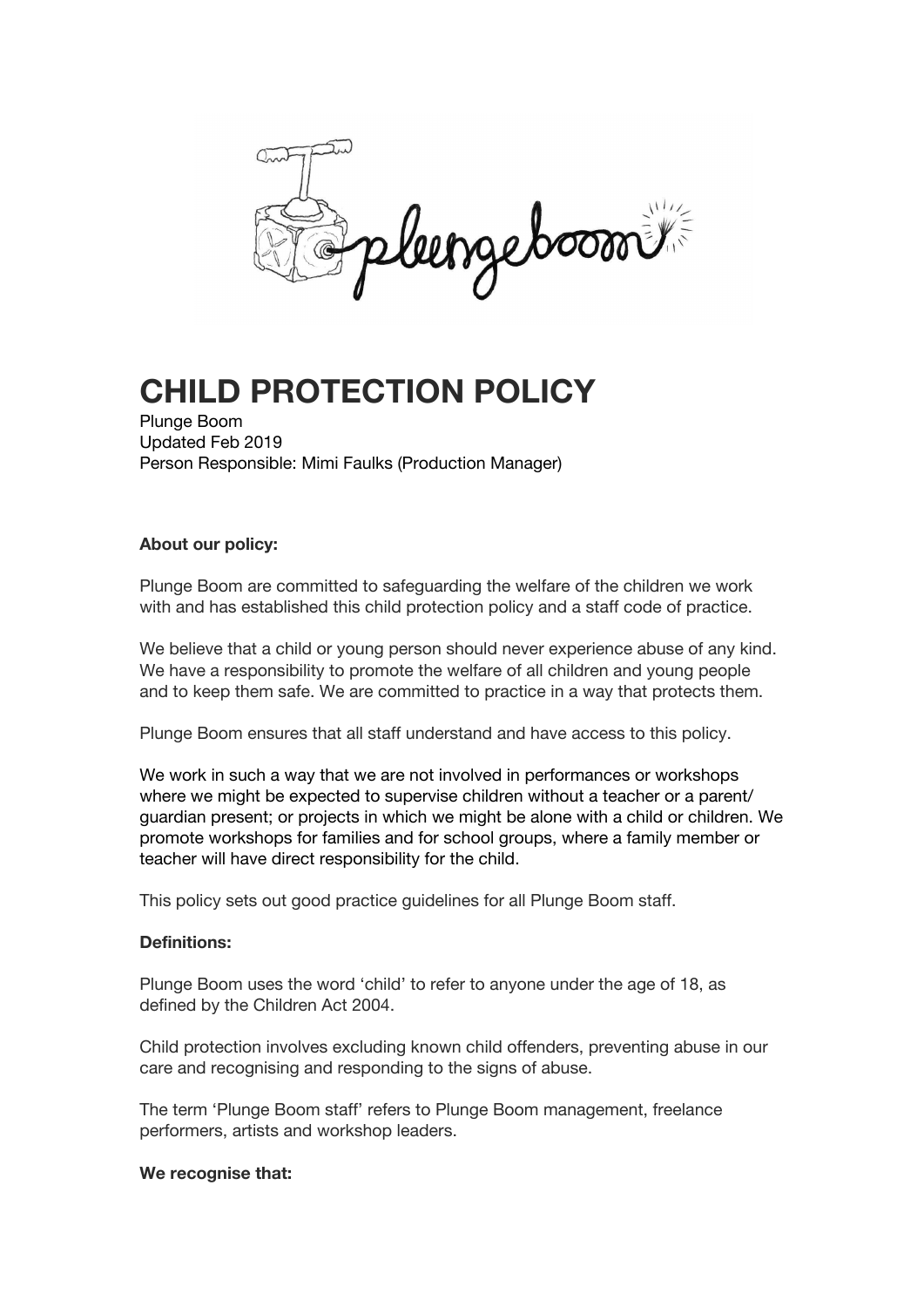The welfare of the child is paramount, as enshrined in the Children Act 1989.

All children, regardless of age, disability, gender, racial heritage, religious belief, sexual orientation or identity have a right to equal protection from all types of harm and abuse.

Some children are additionally vulnerable because of the impact of previous experiences, their level of dependency, communication needs or other issues.

## **STAFF CODE OF PRACTICE**

#### **We will seek to keep children and young people safe by:**

Valuing them, listening to and respecting them.

Recruiting all staff and volunteers safely, ensuring all necessary checks are made.

Providing a risk assessment for each workshop, highlighting risks and preventative measures which we put in place to ensure a safe working environment.

Ensuring that all resources and materials that appear in Plunge Boom shows and workshops are for use by children and families – they are non-toxic and easy to use.

Seeking explicit consent from parents, carers or teachers before using any images of children or vulnerable adults in press or publicity material.

Always requesting the presence of a parent, class teacher or a teaching assistant whilst working with school children and families.

Requesting information regarding special and/or additional needs of children before the workshop commences.

Avoiding unnecessary physical contact with children.

Carrying out evaluations after all work to ensure that any problems are identified and addressed in the future.

#### **Responding to concerns:**

Concerns for a child may come to the attention of staff in a variety of ways, through observation of behavior, injuries or through disclosure. Any member of Plunge Boom staff who has a concern for a child should discuss this with Plunge Boom's Child Protection Monitor (Managing Director Mimi Faulks) as soon as is practically possible. The Child Protection Monitor will report all incidences to the host organisation.

Plunge Boom staff should never keep suspicions of abuse by a colleague to themselves. If there is an attempt to cover up they could be implicated by their silence. It is vital to inform the Child Protection Monitor at once, of their suspicions.